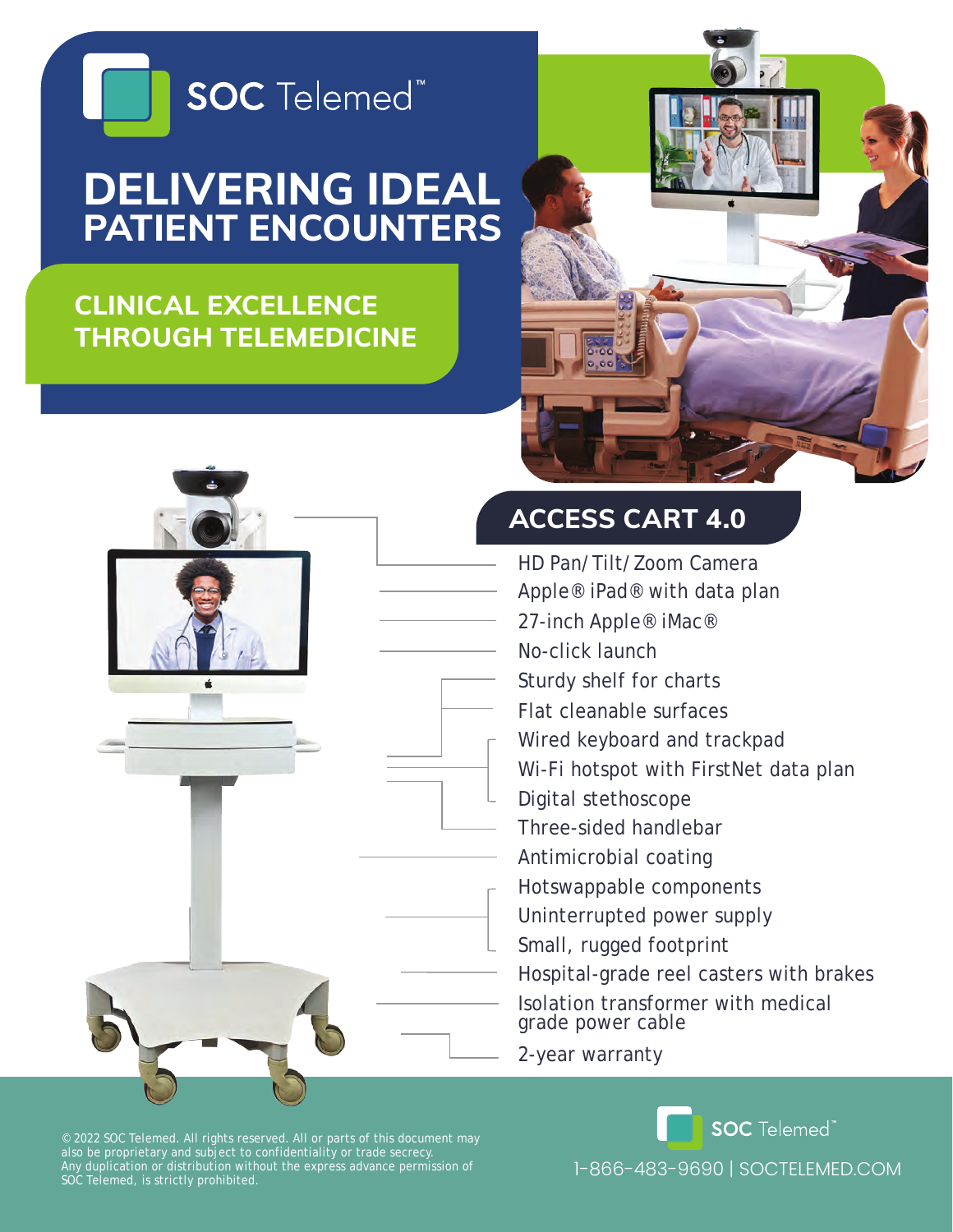#### BUILT BY PHYSICIANS FOR THE IDEAL PATIENT ENCOUNTER SOCTELEMED.COM

At SOC Telemed, we know that telemedicine is so much more than a cart. We know what really matters is the quality of the interaction between clinician and patient. But, we also believe that technology can enhance that interaction. Our telemedicine cart is just one part of the expertise and technology that makes SOC Telemed the leading acute care telemedicine company.

SOC Telemed was founded by doctors who sought to add telemedicine to their practice and found the leading systems didn't work the way they wanted to - as physicians.

Inspired by surgeons making their own tools, we decided to create our own cart. Made from the most cost-effective and reliable components

that mirror how we practice, the proprietary cart is HIPAA-compliant, clinician-tested, and supported by a 24/7 team of health IT professionals with a clinical sense of urgency.



Misguided telemedicine programs tend to focus only on the technology. SOC Telemed's programs are different. We use technology to break down geographic and temporal barriers to medical care.

## Our technology highlights include:



Large Display Our system includes the largest display on the market.



Easy Access No-click nurse access and 1-click physician access.



U.S.-Based Support Rapid and thorough response when support is needed.

Reliable. SOC Telemed delivers 99.999% up times for acute care.

Layers of Redundancy. SOC Telemed offers multiple modalities to reach the patient, regardless of power or network failures.

**Robust.** SOC Telemed creates the highest quality patient experience while minimizing burdens for care teams and IT staff.

**Easy to use.** SOC Telemed provides an intuitive platform for staff, patients, and physicians and minimizes the barriers and frustrations of delivering care online.

Adaptable. SOC Telemed's cart can be deployed in the most state-of-the-art facilities as well as those lacking current and modern upgrades.

**Supported.** SOC Telemed's programs are supported with a clinical sense of urgency.

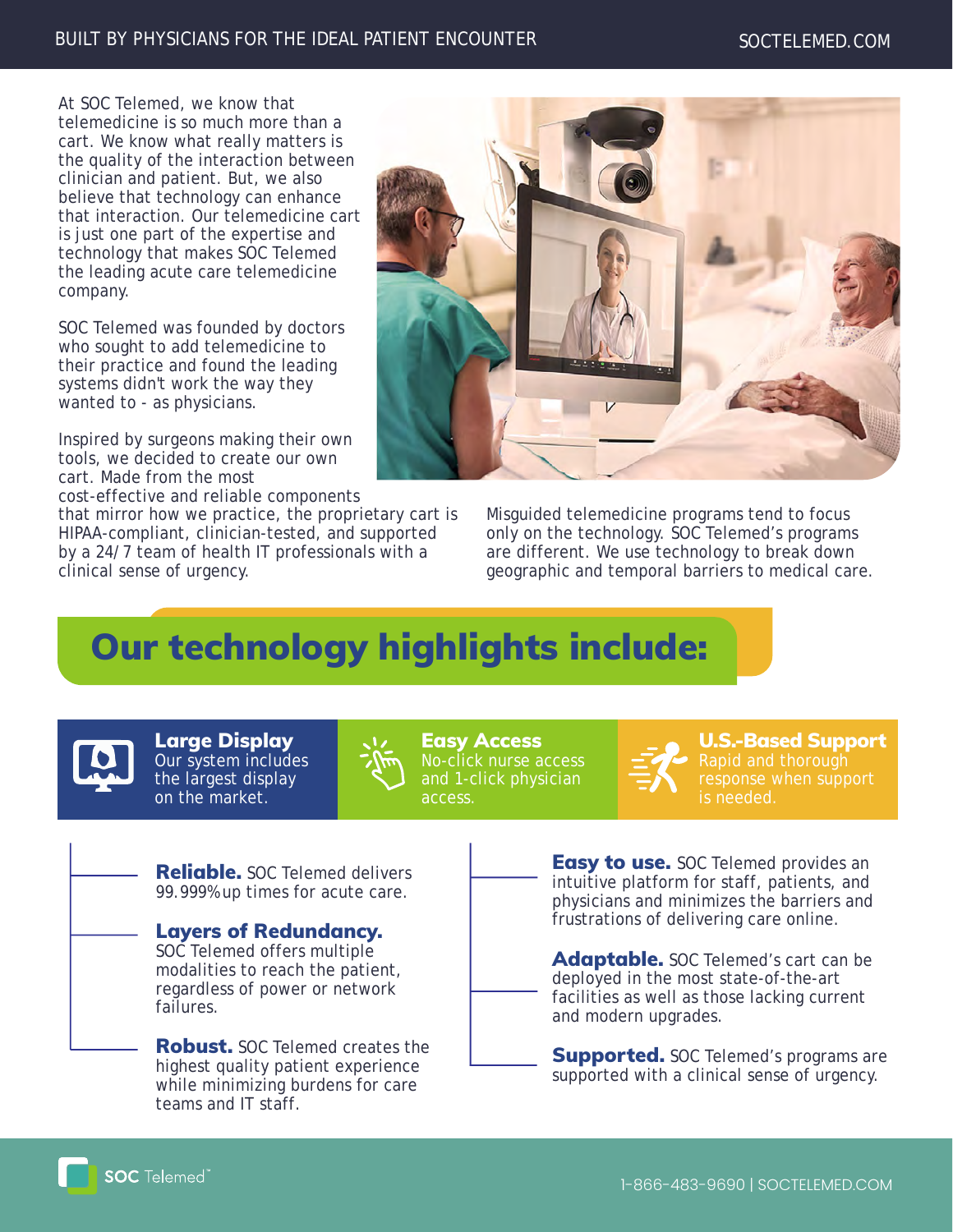#### **Self-healing, Self-alerting Carts**

SOC Telemed employs a proactive model to technical support. Our telemedicine support representatives don't wait for problems to occur. They proactively monitor the fleet of carts to catch issues ahead of time, and wherever possible, resolve remotely so onsite staff and remote physicians can concentrate on providing care. Our proactive, automated monitoring solutions, redundant workflows, and other processes ensure 99.999% uptime and maximum availability for patient care.

We detect problems before they occur and, more importantly, before they affect care delivery.

We employ these proactive measures through a combination of device management, AI, predictive analytics, automated alerting, and self-healing configuration. Our carts can reset automatically to an optimal configuration state when they detect anomalies. For items not resolved by the system itself, this automation also serves to proactively alert the support team, with the required documentation, who then investigates and resolves. In the rare event an issue cannot be resolved remotely, support staff inform clinicians the cart is not telemedicine-ready and guide staff to an alternative solution.

#### **Technical Support with a Clinical Sense of Urgency**

With telemedicine for acute care, from acute stroke and critical care to Code Blue management and cardiology, support must be administered with a clinical sense of urgency. With SOC Telemed's programs, the technical support staff is accountable to the clinician, because minutes literally matter. For example, in the case of acute stroke, "time is brain," meaning delays in care compromise neurological outcomes. Support must be well-organized with immediate responsiveness.

#### **SOC Telemed's world-class support for time-sensitive telemedicine includes:**

- Coverage by U.S.-based telemedicine support representatives specifically trained for telemedicine and understand the need to effectively communicate with medical personnel under sometimes stressful clinical conditions.
- 24/7/365 coverage through a single phone number, which is on the desktop of every cart at the start of shift to each physician.
- Call-to-resolution times of under 4 minutes whenever possible.
- Proactive outreach to each SOC physician on shift, along with guidance for using contingent measures to connect.
- Staffing by health IT professionals with previous work experience at FEMA, GE Healthcare, Abbott Laboratories, TSA, Siemens, Cisco, Fujitsu, the U.S. Army, and the National Guard.
- Routine, remote monthly maintenance including all patch management and system updates.

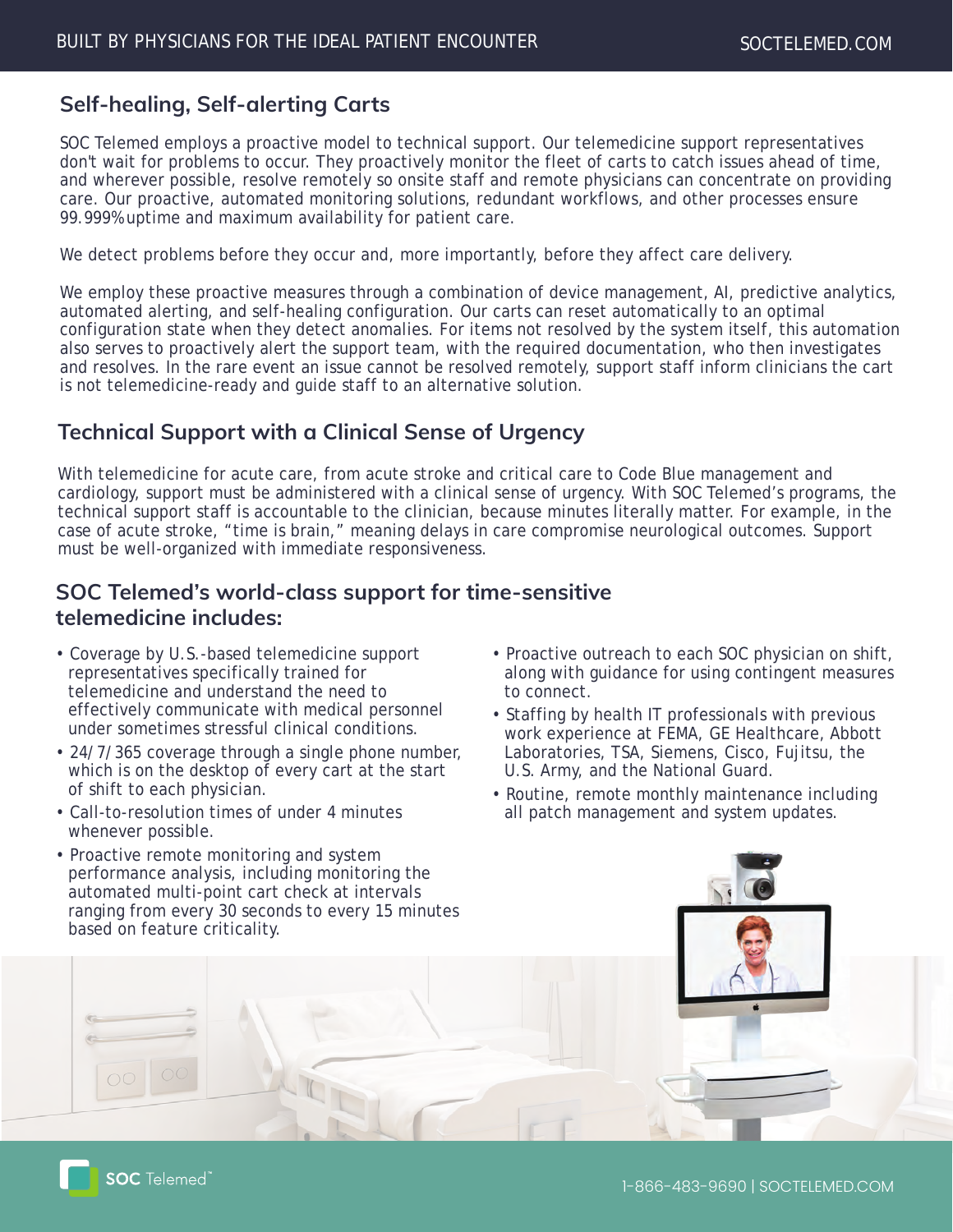#### **Technology Support**

In a dynamic, rapidly changing clinical environment associated with a moving telemedicine cart, it is not a matter of if technology will fail, it is a matter of when it will fail. Those issues could be anything from loss of Wi-Fi connection to forgetting to plug the cart in after the encounter.

SOC Telemed consistently monitors the fleet and deploy automated, on-device alerting capabilities. This alerting allows our team to focus on critical support tasks and reduce risk across the telemedicine systems. In many cases, our team has provided simple support as an integrated part of the team. From proactively calling a hospital to tell them the cart is at 24% battery power and needs to be plugged back in to reminding a nurse who is new to the hospital how to toggle the audio to help a physician use the stethoscope. We aksi have taken steps to ensure the entire fleet is on optimal Wi-Fi networks, using a standard configuration, with no down time.

#### **Hardware and Software Support to Minimize Downtime and Reduce the Burden on Hospital IT**

SOC Telemed hardware support includes:

- U.S.-based real-time phone or video assistance with service requests 24/7/365
- All return merchandise authorization (RMA) requests, paperwork, and logistics, including providing shipping labels and packaging instructions
- Remote supervised installation via phone or video for hotswaps, upgrades, or replacement part installation
- Advance replacement units for defective or damaged components
- Onsite spares are available for parts provided a secure storage area and designated point of contact